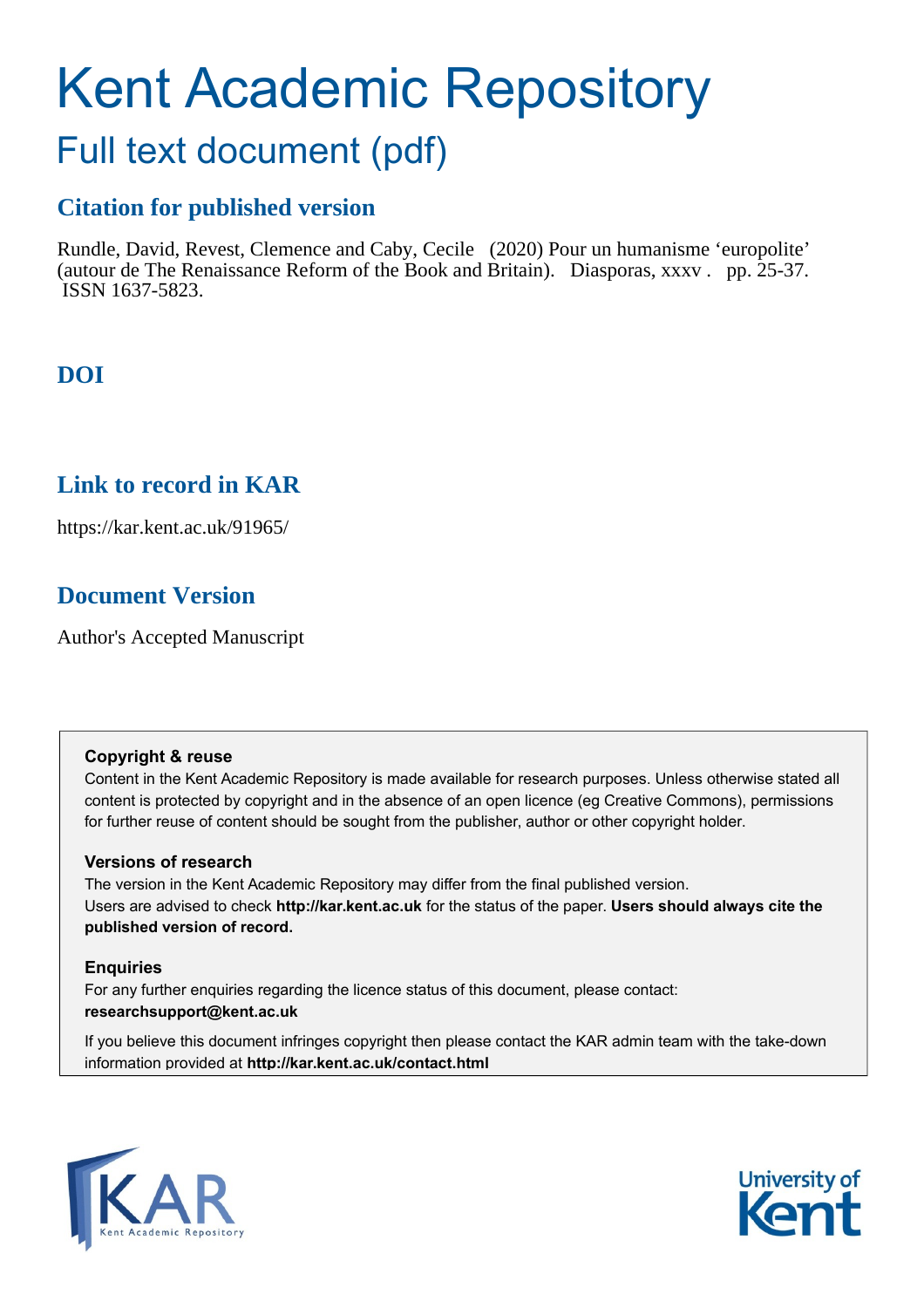The article below provides an interview with David Rundle by Cécile Caby and Clémence Revest which appeared in French as 'Pour un humanisme « europolite » (autour de *The Renaissance Reform of the Book and Britain*)', *Diasporas*, xxxv (2020), pp. 25-37, available online at:<https://journals.openedition.org/diasporas/4754>

#### **Revue Diasporas-2020 Numéro spécial :** *Les parcours de l'humanisme / The Paths of Humanism*

David Rundle (Université de Kent, Centre for Medieval and Early Modern Studies) est un historien de la Renaissance, spécialisé dans l'étude paléographique et codicologique des manuscrits. Ses travaux portent en particulier sur l'expansion de l'humanisme en Europe au XV<sup>e</sup> siècle, notamment en Angleterre. Suivant un fil directeur original et stimulant, il étudie la circulation et l'évolution des pratiques graphiques pour analyser, en termes socio-culturels, les vecteurs de la fabrication et de l'adoption collective de la culture humaniste, dans une perspective internationale. Son dernier ouvrage, *The Renaissance Reform of the Book and Britain : The English Quattrocento* (Cambridge University Press, 2019), présente les résultats d'une vaste enquête qui, non seulement, met en lumière la participation des scribes et des élites anglaises à l'essor des écritures humanistiques dès les années 1430, mais remet aussi en cause une vision diffusioniste et italo-centrée de l'histoire de l'humanisme, en s'intéressant à la fois aux dynamiques de collaborations et de réappropriations cosmopolites qui ont produit la *littera antiqua* et aux parcours migratoires qui en ont été le vecteur<sup>1</sup>.

Ce dossier consacré aux parcours de l'humanisme est l'occasion de revenir avec l'auteur sur les méthodes et les concepts qui ont guidé son approche.

#### **Questions**

1 - *Cher David Rundle, votre travail tend à mettre en pleine lumière la présence de la culture humaniste en Angleterre dès les premières décennies du XV<sup>e</sup> siècle, dans le sillage des premiers éléments mis au jour par Roberto Weiss dans les années 1940, puis Albinia de la Mare dans les années 1970*. *Mais vous entendez, plus profondément, proposer la vision nouvelle d'un « Quattrocento anglais » longtemps passé sous silence au profit d'un récit centré autour de l'âge d'or élisabéthain. Pouvez-vous nous expliquer en quoi ce regard posé sur le siècle antérieur constitue un changement de paradigme historiographique ?* 

Thank you for this opportunity to explain the context and some of the purpose of my recent monograph. There are three comments to be made in response to this opening question. First,

<sup>1</sup> Voir également parmi ses publications récentes : D. Rundle (dir.), *Humanism in Fifteenth-Century Europe*, Oxford, 2012 ; D. Rundle, « The circulation and use of humanist 'miscellanies' in England », *Mélanges de l'École française de Rome – Moyen Âge*, 128/1, 2016 ; *id.*, « La Renaissance de la *littera antiqua* : une entreprise cosmopolite », dans Crouzet D., Crouzet-Pavan É., Desan P. et Revest C.(dir.). *L'humanisme à l'épreuve de l'Europe. Histoire d'une transmutation culturelle (XV<sup><i>e*</sup>-XVI<sup>*e*</sup> s.), Ceyzérieu, Champ Vallon, 2019, p. 97-111 ; D. Rundle, « Corpus before Erasmus, or the English Humanist Tradition and Greek before the Trojans », dans *History of Universities*, XXXII/1-2, Oxford, Oxford University Press, 2019, p. 103-127.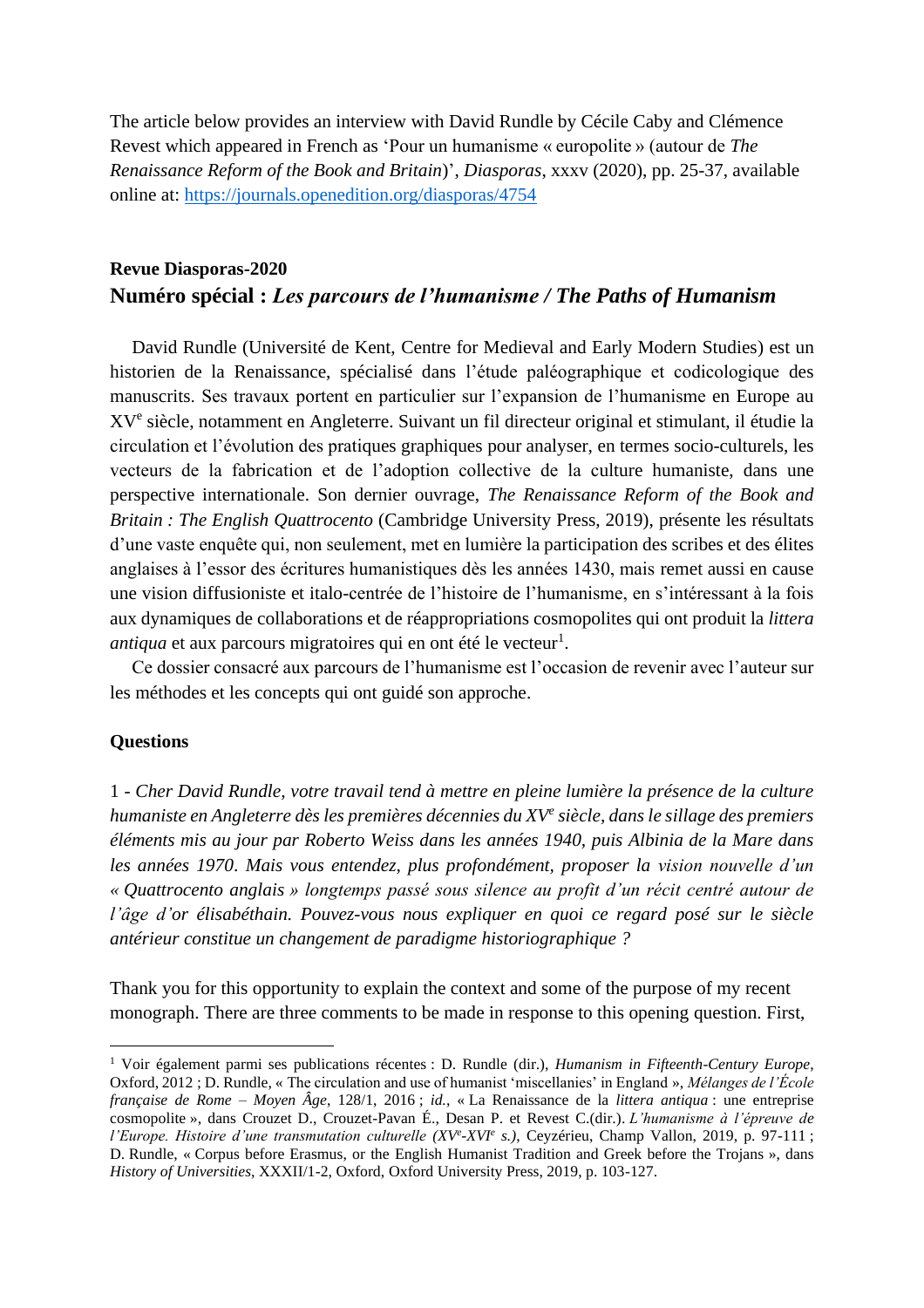accepted assumptions take a long time to die. There is, in British scholarship, a continuing commitment to a periodisation which sees a divide between 'medieval' and 'early modern' falling either with Richard III at Bosworth in August 1485 or perhaps with the moves against the old religion in the 1530s. Particularly for students of English vernacular literature, the term 'Renaissance' conjures images of the last decades of the sixteenth century and the first of the seventeenth. This, of course, is out of step with perceptions of the Renaissance in mainland Europe where its heyday is acknowledged as the fifteenth century. The implication — often unstated but no less forceful for that — is that the British Isles came late to this cultural flower-show: in other words, that there was a low seepage of Renaissance creativity from the Mediterranean to the distant lands across the Channel. It is against this construction of the Renaissance that I take aim. I have a suspicion that the reason why this construction is so resilient is less to do with any intellectual validity than a function of institutional structures: British university departments, both in History and English, arrange themselves around the Big Divide of c.1500 and so create institutional resistance to reconceptualising our imposed periodisation. As a coinage, the 'English Quattrocento' is intended as a challenge to those traditions; if it encourages others to engage or even to justify with more clarity and precision how the turn of the half-millennium was the pre-eminent moment of cultural change, then it will have served its purpose.

At the same time — and this is my second point — by no means can I claim to I have presented in this one book a full picture of English engagement with the Quattrocento. Its remit was to concentrate on one element of the humanist agenda (one, which as we will discuss below, I propose was essential to its success). For a broader discussion of the role of England as a market for humanist works, as a source of influences on the Italian humanists and as a location for their creativity, we will have to wait for my next book, provisionally entitled *England and the Identity of Italian Renaissance Humanism*. Even that, though, will not cover all the cultural phenomena which we usually consider constitute the Quattrocento. The interactions in terms of the arts — from architecture to music — require a yet wider canvas and other participants. What I will say is that my sense is that each cultural activity has its own history of transmission. We should not assume that there is a single unified theory for the diffusion of the Renaissance for this denies how each cultural activity has its own narrative. I express this briefly in the book under discussion: 'the Renaissance was not one package that could be despatched for a single delivery' [p. 276].

I will offer a third suggestion for consideration. Whichever of the elements of 'the Renaissance' we consider, I question whether the basic building block for cultural expression is the nation. It might be natural, when studying the history of a vernacular literature, to think at the national level, though even in that sphere the late medieval success of London English, or the differences in approach to the volgare between, say, Machiavelli and Pietro Bembo should give us pause for thought. For a literary agenda which focused primarily on Western Christendom's premier language of Latin, as humanism did in the Quattrocento, the nation has limited significance. The engines of cultural production are both more local and more international — and this brings us to your next question.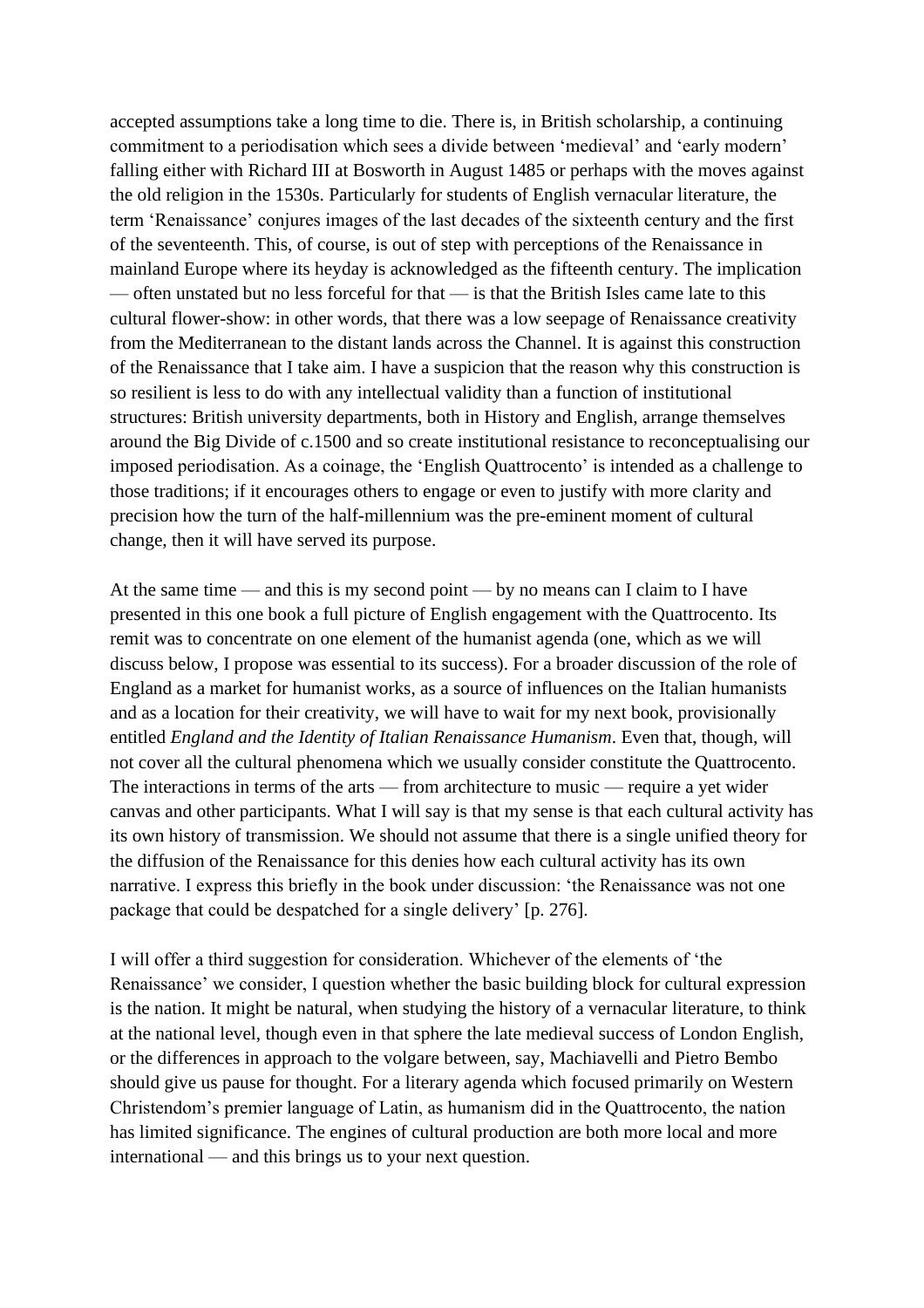2 - *D'une manière plus générale, vous placez au centre de l'attention – dans ce livre comme dans plusieurs de vos publications récentes – l'internationalisation très précoce et rapide de l'humanisme, à partir de son berceau italien. Vous vous intéressez en ce sens autant aux humanistes italiens qui ont voyagé en Angleterre qu'aux scribes et aux lettrés non-italiens (britanniques, mais aussi allemands ou néerlandais notamment) qui ont passé une partie de leur vie en Italie. Cette approche vous conduit à remettre en cause les modèles d'explication diffusionnistes, par dissémination et réception progressives du centre vers les périphéries, qui prévalent le plus souvent dans l'histoire culturelle, pour faire du « cosmopolitisme » un thèmeclé de votre réflexion. Qu'entendez-vous précisément par « cosmopolitisme » et comment ce concept peut-il nous aider à mieux cerner les processus de développement d'un mouvement culturel ?* 

I am sure that we all, as authors, have those moments when, a work having been sent off to the printers, we want to shout 'stop the presses', call it back and rewrite the text. It is our curse that we cannot stop thinking about a topic when the book has been irrevocably turned into the final object. This is one of the areas in which I would now finesse what I have said. I would not be the only medievalist to employ the term 'cosmopolitanism' in a sense which is distant from that intended by sociologists and, indeed, historians of the twentieth century. Nor, indeed, can I claim my work plays a major role in the 'global middle ages' or 'global Renaissance'. It does touch on how humanist scribes could look beyond their own cultural heritage and be both informed and humbled by what existed beyond that. A small example of that from my research is the way one Dutch scribe active in England, Theoderic Werken, employed pseudo-kufic lettering when the text he was transcribing moved from Latin to the volgare, thus signifying (I like to think) his own perplexity. For the most part, however, the topic of this book sits within a single tradition, shared across Europe, and we might better call it 'Europolitanism'. Whichever term we use, I mean to draw attention to the network of intellectual links that bound together western Christendom. It is a matter of mobility, both physical and social. Most of the characters I described moved back and forth across Europe, not without danger from shipwreck, from robbers and from illness, and rarely throughout their whole career but their travels left an indelible imprint on their cultural awareness. These men (I have not yet found a relevant female scribe) were a tiny proportion of the population and they were certainly a clerical élite. Most, however, were not of noble birth (William Gray and John Tiptoft — both collectors rather than copyists — are the exceptions in my story) and their achievements also reflects social mobility. At the same time, they were a small part of the movement of humans across Christendom and I am very conscious that what sits beneath this phenomenon is a deeper Europolitanism which is primarily commercial. It might be argued that without the journeys of the Genoese carracks and the Venetian galleys, and the international trade it allowed, humanism could not have had its movement.

3 *- L'une des grandes originalités de* The Renaissance Reform of the Book and Britain *tient dans son usage heuristique d'un domaine d'enquête, la paléographie, traditionnellement cantonné à ses aspects techniques. Il s'agit ici d'inscrire l'examen des écritures et des mises en page dans une perspective d'histoire socio-culturelle : éclairer les formes, les supports et les enjeux de la circulation de l'humanisme à travers l'histoire de la réforme graphique.*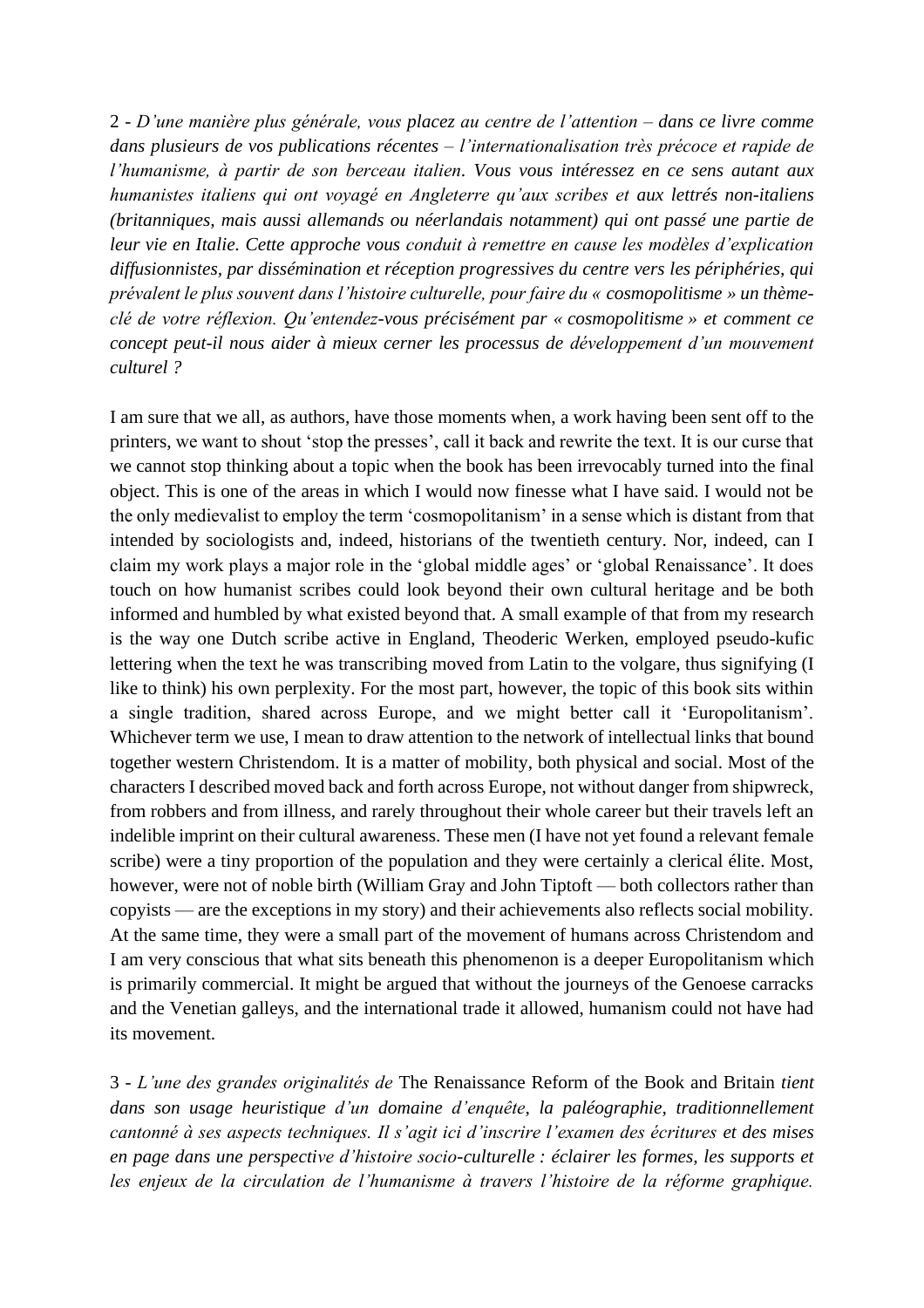#### *Pourquoi l'étude de ces choix formels est-elle, selon vous, un élément significatif (et pas seulement un symptôme) d'une adhésion au projet de redécouverte de l'Antiquité ?*

This is a central question, which deserves a response of some length. Let me begin with a statement of principle: in a community that prizes literate learning, the primary form of expression is the written, the weaving of words on the page. The presentation of the letters, the words, the sentences is not a symptom of the text, it is essential to its expression. The opening discussion of *The Renaissance Reform* explains this through a comparison with an orator's performance, asserting that the page provides 'the text's body language' [p. 6]. I do not pretend that all who pen words or, indeed, type them do so consciously (how often do you choose your program's font and line spacing?), but the implication of that discussion — and of the following chapter's brief review of late nineteenth- and early twentieth-century revival of humanist style in script and print — is that, in some intellectual communities, there is a hyper-awareness of how text expresses meaning through the words' intent being woven together with their visual impact.

I hypothesise that one such moment of hyper-awareness, comparable to and patently influenced by the reform of script in the reign of Charlemagne, was the promotion of a new aesthetic by the circle around Coluccio Salutati at the very start of the Quattrocento. It is a hypothesis because I read out from the evidence of the manuscripts themselves; there is not, to my knowledge, a programmatic statement by any humanist of this awareness. The closest we have is a famous letter of 1432 by Ambrogio Traversari, in which he advises on imitating 'antiquity' in writing in order to achieve *prisca puritas ac suavitas*. <sup>2</sup> This suggests that he had a perception that there was a beauty to handwriting as there was to well-turned phrases. The humanists, that is to say, saw themselves promoting a mise-en-page that gave expression to eloquence.

I am conscious that the metaphors I have just used — of oratory and eloquence — relate to the spoken word and that, in doing so, I follow a manoeuvre of the humanists themselves. An author like Leonardo Bruni or Poggio Bracciolini founded their reputation on the circulation of written works but these are often presented themselves as fictive moments of speech, whether it be the format of an oration as in Bruni's *Laudatio Florentinae Urbis* or a dialogue like Poggio's *De avaritia*. It is also the case that the humanists presented the value of their form of education as lying in the fostering of a persuasiveness which could influence discussions in the corridors of power. There was, in other words, an oscillation between the written and the spoken, a theme on which I touch obliquely when discussing William Caxton's post-humous refashioning of John Tiptoft, earl of Worcester [pp. 211-213]: I see Tiptoft as absorbing the humanist's privileging of the 'well-articulated page' only for Caxton to reverse the order, by expecting the words he printed to be performed orally. However far there is a tension between the two modes,

<sup>2</sup> Quoted and discussed by S. Rizzo, *Il Lessico filologico degli umanisti* (Florence, 1973), p. 143 and P. Cherubini and A. Pratesi, *Paleografia latina* (Vatican City, 2010), p. 554. For further discussion, we await the publication of the doctoral thesis of Philippa Sissis, 'Zwischen Artefakt und Produkt. Das humanistische SchriftBild in den Kopien Poggio Bracciolinis in Florenz um 1400' (University of Hamburg, 2019); I thank Dr Sissis for sharing with me a copy of her unpublished dissertation.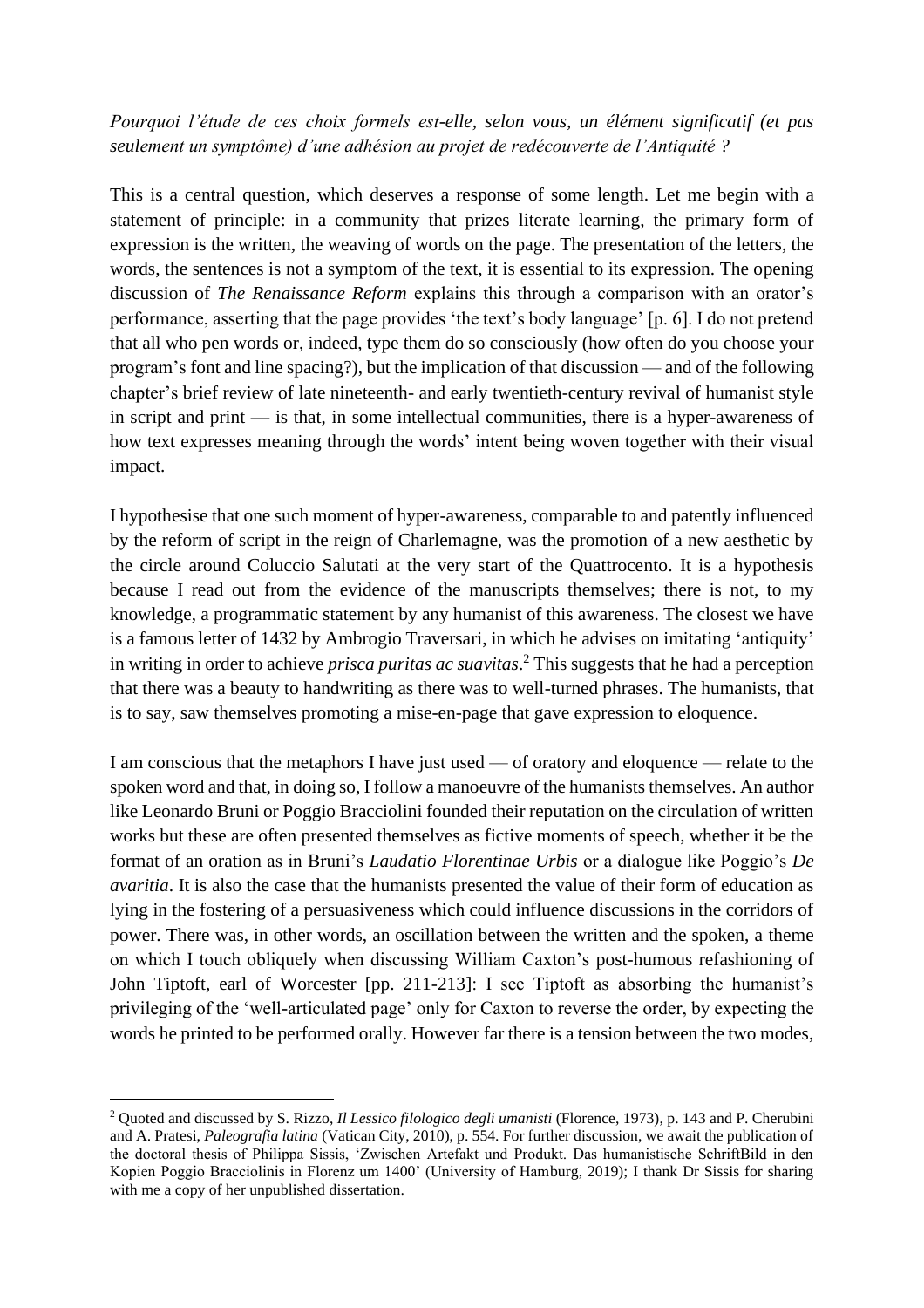I see this as reinforcing the humanists' perception that the written text had to have all the accoutrements of a finely hewn and persuasively delivered speech.

It is also the case that humanists did not at all times use their new aesthetic of the page in their own handwriting, though, on the other hand, it is rare to find a humanist presentation copy that does not make some attempt to provide a text according to that canon of taste. It is certainly the case that humanist works were often transcribed in gothic lettering — with the result that what was intended as an integrated product became divided. Equally, however, there were cases of non-humanist works being given humanist treatment (I describe this in *England and the Identity*  as a hinterland of humanism). Some might wish to see this as a failure to share the hyperawareness of the page's interwoven force, but, on my reading, it was more often a conscious appropriation, grounded in a recognition of the intent of the new aesthetic. It was, thus, part of humanism's success, encouraging complicity in at least part of its proponents' agenda.

This response does not do complete justice to the richness of the question, so it is appropriate to leave the discussion open and conclude with another question. It is based on a counterfactual: how successful do we think the humanists' self-promotion would have been if it had not included as an integral element the conscious reform of the book? Were its early readers in Italy or further afield — first struck by the rhetoric and only then noticed how the text was written with an evocative mise-en-page or was it *vice versa*?

4 *- Ce principe directeur vous conduit notamment à mettre l'accent autant sur les parcours des livres que sur ceux des hommes, et à proposer une « prosopographie paléographique » qui fait apparaître des connexions entre scribes et des milieux internationaux de production et d'échanges de compétences. Votre travail peut à cet égard être mis en parallèle avec ceux de Thomas Frenz sur l'introduction de l'écriture humanistique dans les archives pontificales et de Daniel Luger sur les pratiques graphiques à la chancellerie de l'empereur Frédéric III. S'agitil selon vous d'une même tendance méthodologique et dans quelle mesure peut-on déceler des échos entre ces recherches ?*

There is a cluster of issues here. It is true that I endow books with agency. They undeniably travelled in greater quantity than humans. Moreover — and this may prove controversial — the presence of a book could have, in some specific regards, more potency than that of a person. It is sometimes assumed that a 'great man' could not but have an effect on those around him, wherever he was. Thus, I have heard surprise that Poggio Bracciolini's time in England (1419- 23) did not inspire imitations of his humanist bookhand but what evidence we have suggests that, while he was here, he wrote in his semi-gothic script. Poggio certainly did more to promote the humanist cause to the English when he was back in Italy, sending manuscripts of his dialogues to his former colleagues north of the Alps. A book, on the other hand, could be copied and circulated, and could act as inspiration. I am thinking here most particularly of the influence its script could have on its viewers; I give examples of English scribes who never visited Italy but who developed a *littera antiqua* by studying codices available to them locally. This should make us think about how skills are transmitted: there are some skills — learning to speak another language, for instance — which (before the invention of vocal recordings) required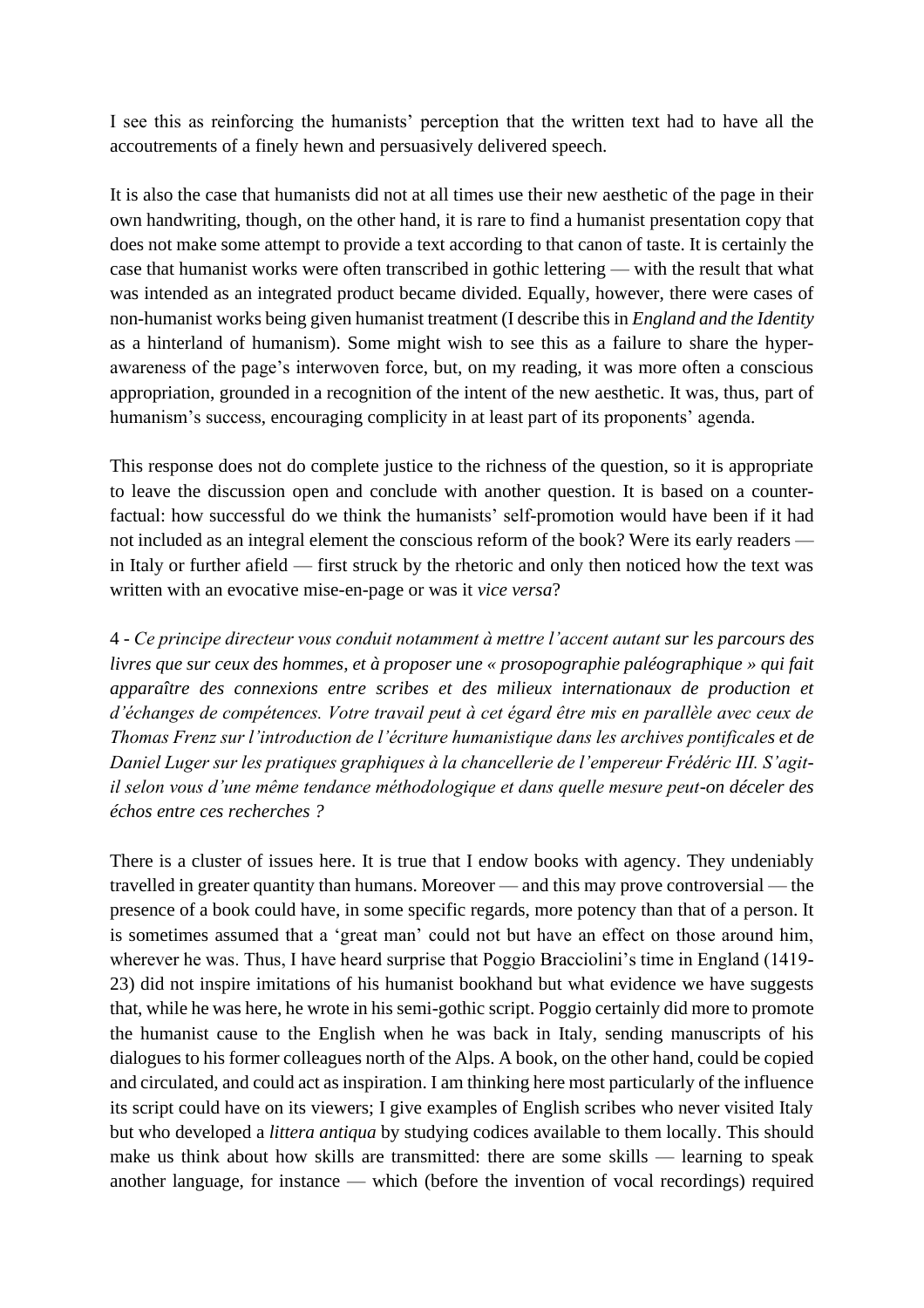personal guidance; there were others which did not need such direct human intervention, and I would suggest that, for a scholar already learned in a variety of scripts, becoming adept at yet another was one of those.

'Palaeographical prosopography', then, attempts to detect the equivalent of a stemma for scripts but, as I emphasise in the book [pp. 40-41], this can only be done if we can confidently isolate specific manuscripts as possible influences on another hand. When the quantity of available prototypes moves above a certain maximum, it would become impossible to use this technique. That said, the methodology could be considered a transposition to the changed circumstances of the later Middle Ages of the established palaeographical practice of identifying manuscripts from a particular scriptorium. However problematic the concept of a scriptorium as a physical space may be even in the earlier Middle Ages, by the fifteenth century, it is not the main locus of scribal activity, which has become commercial or quasi-commercial (some of the scribes I discuss, like Thomas Candour, were of professional standard and probably made money from their copying but it was not their main source of income). It is also clear that, in this context, the ability to write several scripts was at a premium: this was a culture in which polygraphism was prized. I see this as one of the 'preconditions for the success of humanist minuscule' [p. 11].

This brings us finally to your apposite comparison with other works. It is notable that the works which you mention, to which we might add the articles of Rüth and Zimmerhackl, concentrate on the activities of chanceries, with the most significant of these — pre-eminently, that of the pope's — having strong established traditions of diplomatic which require conformity to particular cursive styles of script.<sup>3</sup> This does not entirely bar innovation but it usually necessitates an accommodation. At the same time, the scribes that Frenz (or Luger) discuss are often also copyists of literary texts, where they have more licence to produce a full *littera antiqua*, and so they too performed polygraphism. To these examples, the last main chapter of *Renaissance Reform* adds contemporaneous English instances, like John Farley, registrar of the University of Oxford from 1458 to 1464.

I should end this answer by acknowledging that polygraphism provides an evidential challenge: how does one detect the hand of one scribe when that person was able to shift expertly between very different scripts? This is an issue that has dogged a parallel project in English vernacular studies, where the attempt to marry documentary scripts with the hands at work in manuscripts of poetry have proven controversial.<sup>4</sup> This, though, should not make us recoil from what is a necessary and potentially very fruitful task.

<sup>3</sup> M. Rüth, 'Aufkommen und Verbreitung der Humanistischen Kanzleikursive in den Kommunalen Behörden der Südlichen Toskana und Umbriens', *Archiv für Diplomatik*, xxxvi & xxxvii (1990), 221–70 & 307–451; H. Zimmerhackl, 'Dokumentation Der Humanistischen Schriftentwicklung in Den Kommunalen Behörden von Bologna, Modena Und Reggio Emilia im 15. Jahrhundert', *Archiv für Diplomatik*, xlvi (2000), 325–544, and id., 'Das Eindringen Humanistischer Schriftformen in die Dokumentarschrift der Kommunalen Behörden der Emilia Romagna im 15. Jahrhundert', *Archiv für Diplomatik*, xlv (1999), 119–333.

<sup>4</sup> For the latest instalment in these debates, itself controversial, see L. Warner, *Chaucer's Scribes* (Oxford, 2019).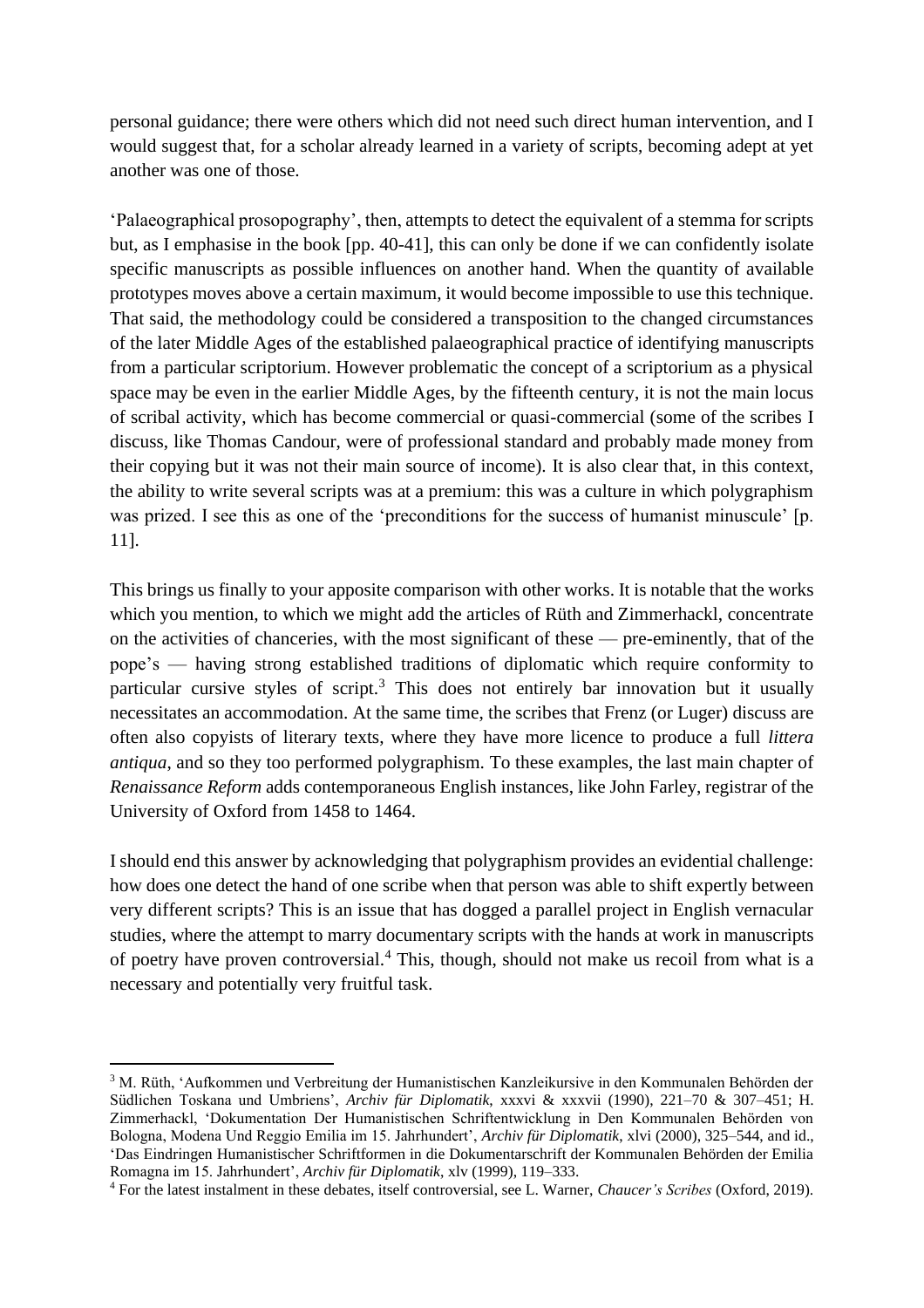5 *- Au fil de votre enquête et des individus qui la peuple, le voyage et l'émigration sont des thèmes récurrents. Vous dressez une brève typologie de ces déplacements, à travers les figures de l'humaniste itinérant, émigré, ou ponctuellement expatrié. Pouvez-vous nous en dire plus quant à la nature de ces trajectoires et à leurs motivations, et quant au nombre d'individus concernés ? Il semble notamment que les flux universitaires aient joué un rôle essentiel (par exemple vers l'université de Padoue), de même que ceux liés aux carrières dans les milieux de cour ou, plus encore, dans l'entourage des prélats.*

The examples you have just given implicitly focuses on the movement of people towards Italy, and we should counter-balance these with travel out of Italy. There is an old article by Kristeller which provides a rich schema of the range of contacts which enabled what he called the diffusion of humanism.<sup>5</sup> Like your list, it concentrates on types of career; my tripartite distinction which you have quoted is intended to supplement such lists by considering them from the perspective of the individual's life cycle. Its aim is to encourage questions about how these travels can best effect cultural exchange: do short visits involving multiple stimuli briefly experienced have more impact that long residence centred on a single foreign location? Such questions could be considered in terms of network theory and the strength of the ties they forge.

This question is relevant to the role played the University of Padua, which you mention. Its importance, especially in relation to the German 'natio', has been recognised since the days of Agostino Sottili, and of course new light has recently been shed on its seminal figure, Gasparino Barzizza, by you, Clémence Revest. Padua's shifting relevance for sixteenth-century England has been highlighted by the work of Jonathan Woolfson but, for the Quattrocento, there is a notable historiographical divergence in that English-language literature has placed more significance on the school of Guarino da Verona at Ferrara.<sup>6</sup> I have urged some revision of that focus, noting how Guarino's international reputation was formed — with his encouragement  $-$  by his own students.<sup>7</sup> In making that argument, I emphasised how visiting students often took on a *peregrinatio studii*, collecting a variety of intellectual experiences, only some of which took place in a lecture hall. A good example of this is provided by John Tiptoft, earl of Worcester, to whom a chapter in *Renaissance Reform* is devoted. The implication is that we should consider the significance of Padua lying not only in its eminent university but in its civic and commercial life: to put this another way, we need to think of the likes of Sicco Polenton, the city's chancellor, alongside Barzizza.

I have already mentioned in our discussion the significance of commercial trading structures to the circulation of humanism. Kristeller noted the role of merchants and I think there is more to be done here. I may be especially conscious of this because, when I was a graduate student, Oxford's leading Renaissance historian, George Holmes (to whom I owe much), advised me against attempting to find humanist interests among Italian merchants visiting England. He may have had in mind the assumption that few who were in trade were Latinate; it was only later

<sup>5</sup> P. O. Kristeller, 'The European Diffusion of Humanism' in id., *Studies in Renaissance Thought and Letters*, 4 vols (Rome, 1956-1996), ii (1985), pp. 147-165, first printed in *Italica,* xxxix (1962), pp. 1-20.

<sup>6</sup> J. Woolfson, *Padua and the Tudors* \*\*; id., '\*\*', *Renaissance Studies*, \*\*.

<sup>7</sup> D. Rundle, 'Beyond the Classroom'\*\*.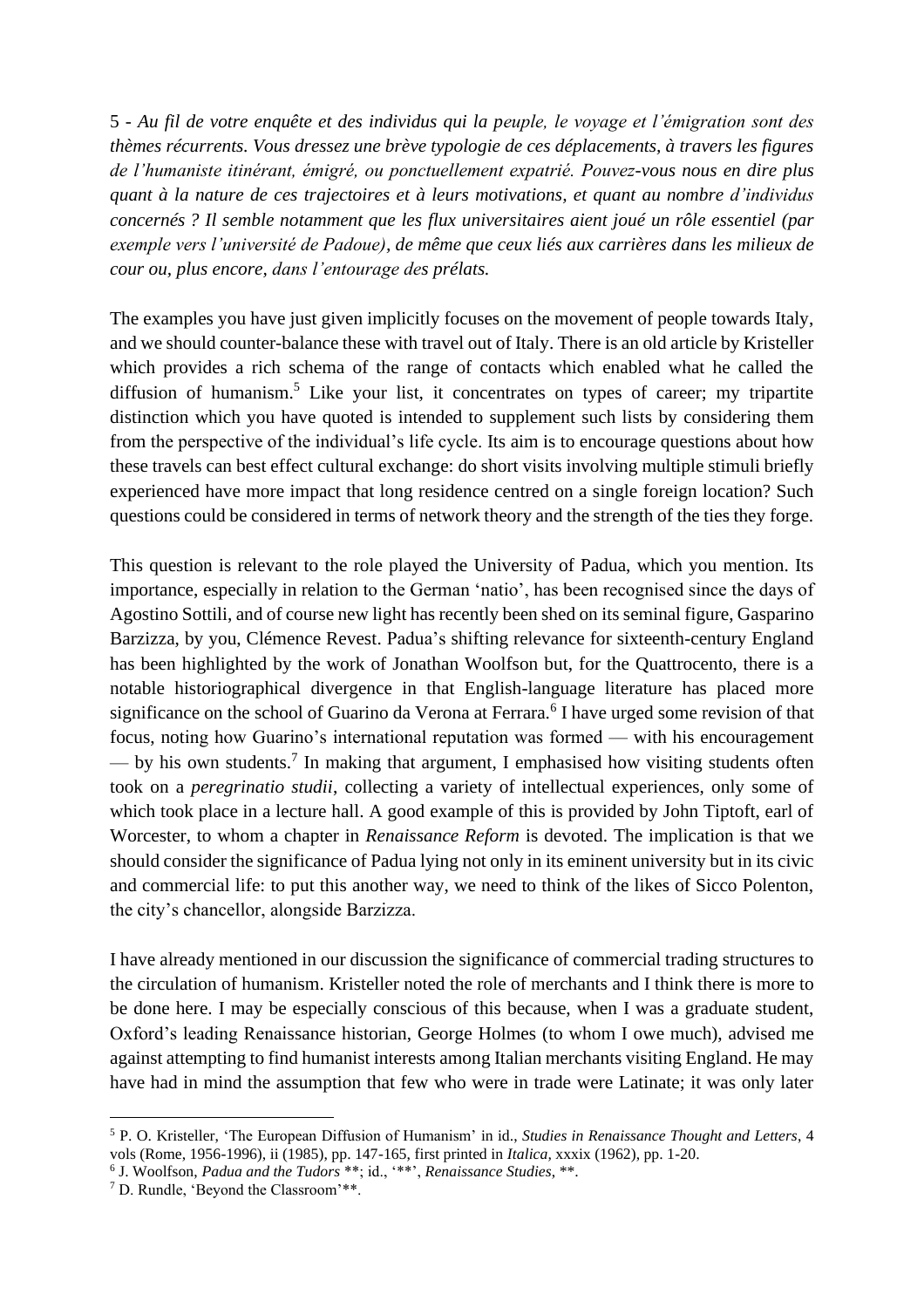that I came to appreciate that, while this might hold true for northern Europeans, it does not for those from Italy. After all, it was among the alien community around London's Lombard Street that, in the first decade of the fifteenth century, a volgare translation of Bruni's *Laudatio* was made. This means that a copy of the Latin original moved quickly after composition to England but — and I want to end with this caveat — it does not mean it was available to the English. This is what I call, in *England and the Identity*, the 'expat problem': the visitors in a foreign city might be themselves a cosmopolitan or Europolitan community but it does not mean they shared their interests with their hosts. Movement of individuals was of great importance but it did not, by itself, secure cultural transfer.

5 *- Pensez-vous que votre enquête centrée sur l'Angleterre puisse être transposée dans d'autres contextes qui ont historiographiquement pâti d'une même appréhension italo-centrée de la diffusion de l'humanisme ?*

I certainly hope that what I have said so far and that *Renaissance Reform* itself makes clear my belief that the history of humanism in any locale cannot be written with attention to actors only of one national identity. In terms of the particular topic of script, this is a theme of the work of Elisabetta Caldelli on copyists in Rome where just over 50% who signed their manuscripts were non-Italians.<sup>8</sup> You have mentioned the work of Daniel Luger; I do not know of an equivalent for France, but we do have the valuable words of Gilbert Ouy.<sup>9</sup> I want to underline an implication of such studies: we tend to assume that a manuscript that looks entirely humanist is a completely a product of Italian hands working in their homeland but this is not a safe assumption. We should be alert to the possibility that some codices at present defined as 'Italian' should be re-designated.

In the domain of humanism more generally, there is ongoing work which will, I hope, challenge a simple construction of an Italian centre and transalpine peripheries. I think of the work overseen by Johannes Helmrath, or of the lively interest in, say, René of Anjou's international connexions or the cluster of humanists associated with Matthias Corvinus.<sup>10</sup> One observation which I would add is that, if we accept that the nation has little significance for the type of cultural communications which humanism promoted, we might want to think of European geography in more regional terms. For instance, I wonder how far the Christian countries of Iberia shared humanist filiations that were different from those fostered in northern Europe. This, however, takes into the territory of your next question.

6 *- Une question nous brûle donc les lèvres, quoiqu'on en devine toute la complexité : quelle géo-chronologie de l'histoire de l'humanisme peut être dressée à partir de votre travail ? Des lieux, des groupes, des flux, des* tempi *peuvent-ils constituer une narration d'ensemble ?*

<sup>8</sup> E. Caldelli, *Copisti a Roma nel Quattrocento* (Rome, 2006).

<sup>&</sup>lt;sup>9</sup> I think, for example, of his 'Nicolas de Clamanges (ca. 1360-1437). Philologue et calligraphe' in J. Autenrieth ed., *Renaissance- und Humanistenhandschriften* (Munich, 1988).

<sup>10</sup> For instance, J. Helmrath, *Wege des Humanismus. Studien zu Praxis und Diffusion der Antikeleidenschaft im 15. Jahrhundert*. (Tübingen, 2013); O. Margolis, *The politics of culture in Quattrocento Europe: René of Anjou in Italy* (Oxford, 2016).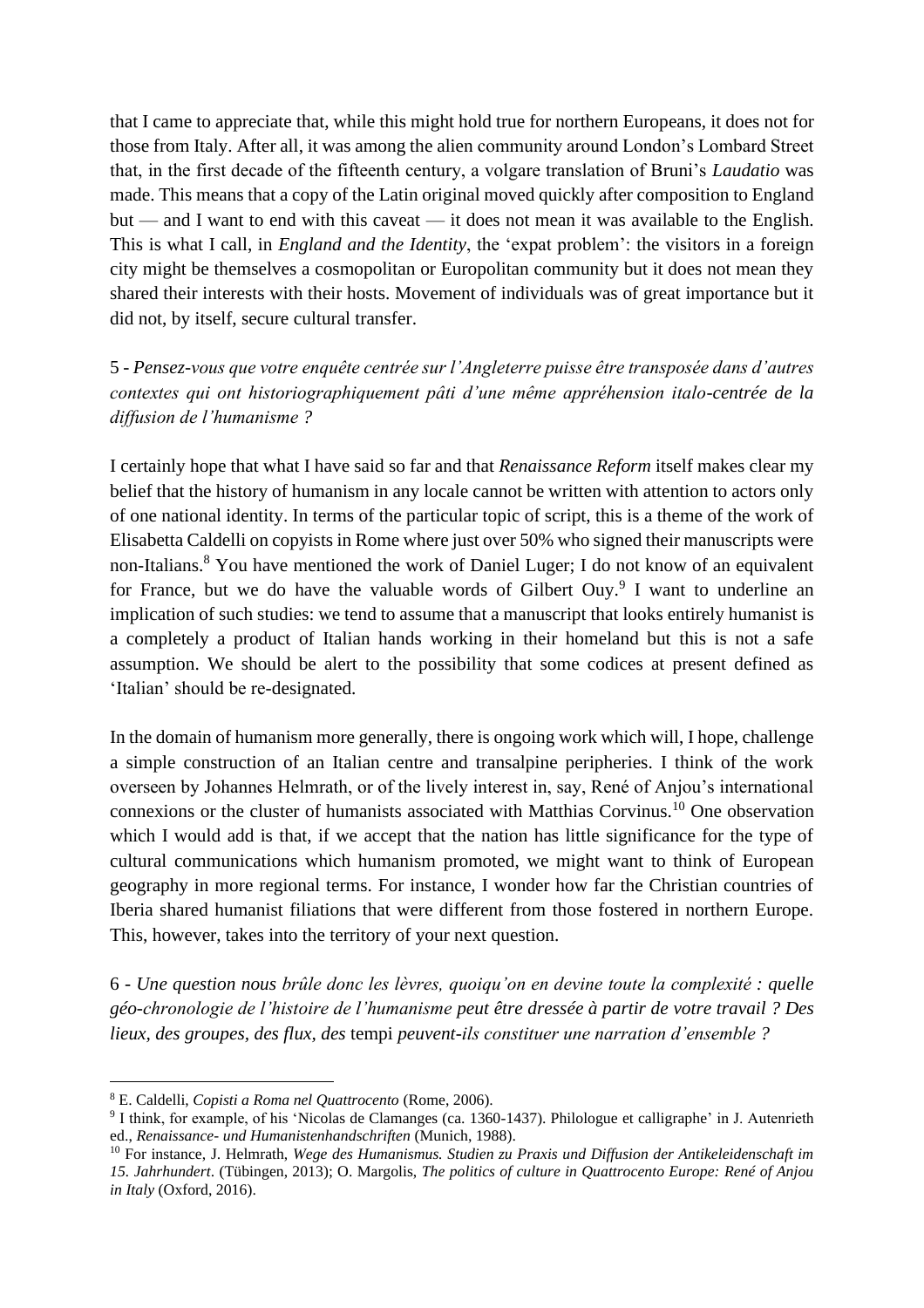I hope that *Renaissance Reform* acts as a stimulus for us as a community of scholars to think about these very issues. I will confine myself to two comments, one on chronology which relates closely to another on geography.

As I emphasise in the book, any model of 'slow diffusion' of humanist script underestimates the speed with which specimens moved across the shared civilisation of Western Europe. There was a time delay between creation and availability but it was a matter of between two and three decades rather than the longer timespan often assumed. What is more, this was a slower pace than the circulation of texts, which (if not composed beyond the Italian peninsula) could travel within a few months or years of composition. This is certainly not universally true for all works — some authors sought solely a local audience, others wrote with the aspiration of reaching readers far away — and the quantities of copies were usually small. The main conclusion I would take from the accumulated evidence is the unevenness of circulation, meaning that individual communities constructed their understanding of the new fashions on the basis of different corpora of material.

I intend this point to be a challenge to the familiar model of centre and periphery. As I have already implied, I recognise that this may be useful for some cultural products but it has less efficacy for those which constituted the *studia humanitatis*. The conclusion of *Renaissance Reform* moots the suggestion that rather than taking 'centre' as a geographical place, we might think of it in a more disparate way, as that small minority who developed an interest in humanist pursuits which they shared sometimes face-to-face, sometimes at a distance and sometimes even without direct communication. If we were to adopt this approach, the 'periphery' would be found living cheek-by-jowl alongside the 'centre', and those who were 'central' could become 'peripheral' — and that could also work in the opposite direction. The consequences, therefore, are that we should be alert to the difference between physical distance and cultural distance, and that we should consider how we might calibrate the latter.

7 *- Un autre aspect important de votre réflexion concerne « l'incorrigible pluralité » de la culture humaniste. Vous critiquez l'idée d'une imitation répétitive de modèles pour insister sur le fait que les prototypes d'écritures ont plutôt constitué un répertoire de possibles, toujours susceptible de variations et de réinventions selon les besoins et les interprétations. Comment, par conséquent, peut-on identifier une « communauté culturelle » tout en tenant compte de cette diversité ? Pouvez-vous nous donner un exemple ?*

I appropriated from the poet Louis MacNiece the phrase 'incorrigibly plural' in the context of musing on how an English reader would have responded to the evidence for humanism set before them. The purpose was to draw attention to the range of styles of mise-en-page which could be designated 'humanist', so as to emphasise that our own perception of humanism is much narrower than that which could have been constructed by contemporaries. To put this another way, with what we, in our arrogance, call the benefit of hindsight, we provide humanism with an identity that is much clearer than was possible for those who lived in the Quattrocento, for whom it was much messier and self-contradictory. Let me give a specific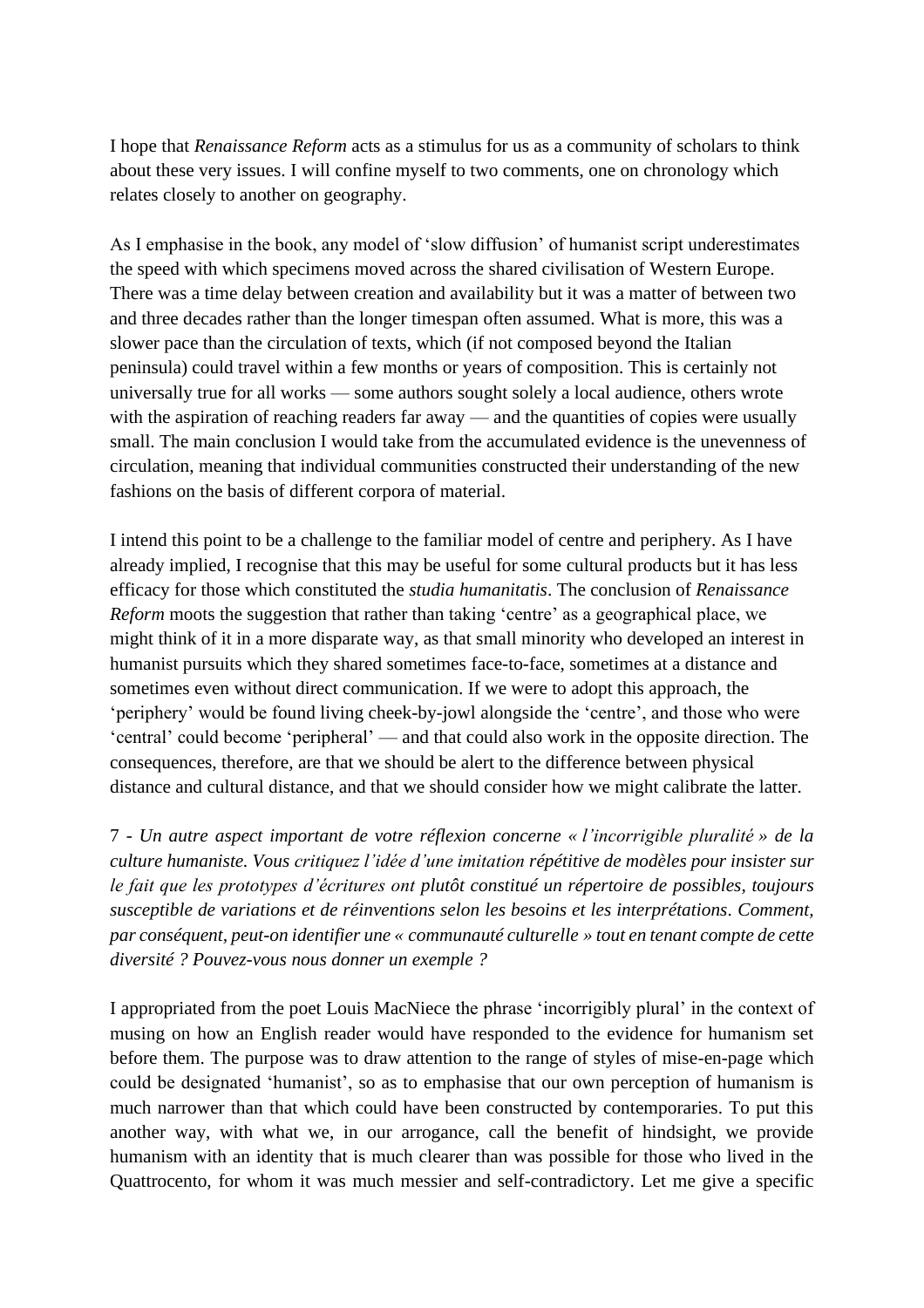example: in certain circles in England but also elsewhere (in parts of Spain or in Milan) in the later 1430s and 1440s, there were probably more witnesses to the style of presentation promoted by Pier Candido Decembrio than there were of the aesthetic created by the likes of Poggio Bracciolini. Decembrio's tiny script, with some humanist letter-forms but with also a resolute refusal to engage with the orthographical reforms which saw the re-introduction of digraphs on the page, was a conscious rejection of Florentine habits and bespoke a wider challenge to the intellectual agenda promoted there. Humanism was, as you put it, a 'community', but it was one defined as much by its battle-lines as by bonds of loyalties — by invectives as much as by panegyrics. At the same time, I myself do not envisage humanism as being holistic enough to be a culture. I have a forthcoming article in which I draw attention to how Leonardo Bruni shifted his Latin style between his personal and his official correspondence: the person contemporaries acknowledged as the pre-eminent humanist did not at all times write as a humanist.<sup>11</sup> Beginning with Salutati's distinction between the *studia humanitatis* and the *studia divinitatis*, humanists were alert to the limits of their own agenda — limits which of course shifted across the century and into the Cinquecento when humanist method colonised disciplines beyond what had become humanism's curriculum. I would suggest that we should follow them in recognising the edges of their domain, and define its identity looking in from its borders.

8 *- Un même scribe pouvait d'ailleurs alterner entre différents registres, privilégier ou ignorer tel ou tel élément voire proposer des formes nouvelles. Ce sont là des choix graphiques délibérés dont vous soulignez les motivations sociales et culturelles en fonction du contexte :*  ils sont directement liés, selon vous, au capital symbolique dont furent progressivement *investies les pratiques culturelles humanistes, lues et manipulées comme des instruments de distinction et de domination. Ainsi pour quelles raisons pouvait-on choisir d'employer une forme graphique humanistique dans l'Angleterre du XV<sup>e</sup> siècle et quelles accentuations spécifiques pouvaient être recherchées ? Et dans la même perspective, comment comprendre le fait que l'on ait pu copier sous cette forme des œuvres relevant d'un tout autre contexte culturel, comme nombre de vos exemples le soulignent ?*

How a scribe came to choose humanist elements is an important issue which *Renaissance Reform* does not attempt to answer in full. The monograph does provide some comment: there seem to have been some technical reasons for the success of specific humanist scribal practices: the adoption of capitals allowed a clearer expression of gradation of significance on the page than gothic majuscules allowed, and without the need for recourse to a second colour (though titles were often rubricated as well as written in capitals); what I call the g-reform, that is the use of the humanist (and caroline) **g** with its prominent neck between its two bowls is likely to have been popular because the gothic cursive **g** with its fused two bowls was often an indistinct letter-form, hindering legibility. These, though, are partial adoptions and we may want to concentrate on those cases when a scribe employs a full *littera antiqua*. I would warn, however,

<sup>&</sup>lt;sup>11</sup> 'Divided by a common language? Being eloquent versus being understood in fifteenth-century Latin' in O. Margolis and G. Barrett ed., *Latinity in the Post-Classical World* (Cambridge, forthcoming).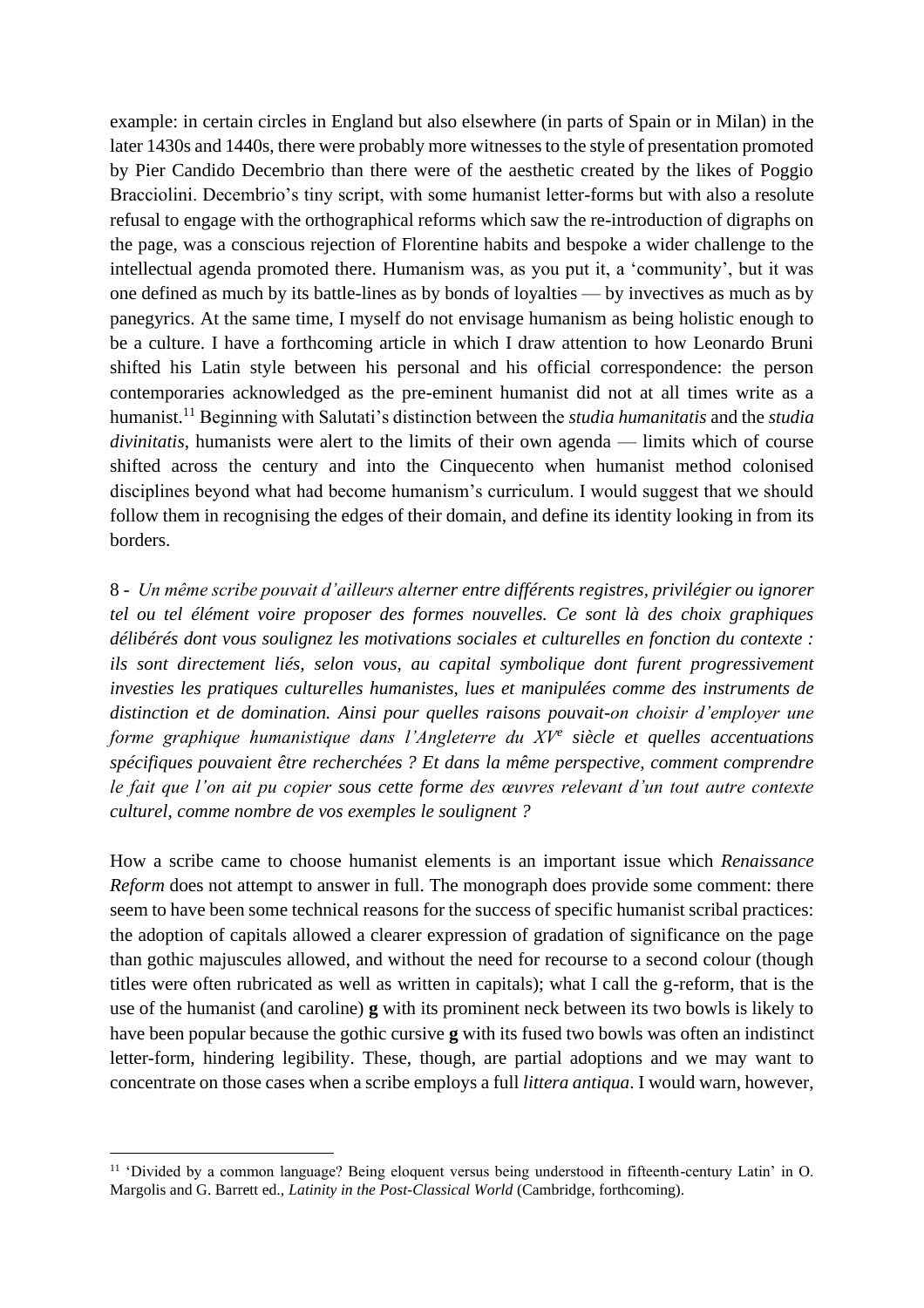that we have to be careful not to over-read the evidence: at times, the selection may be a matter of taste and have no deeper meaning.

That said, we should ask, as you do, about the use of humanist script for non-humanist texts, particularly as there seem to be a cluster of works that gained this treatment. One example of this is Jacobus de Cessolis's moralising tract, *De ludo scacchorum*, one of the first works to gain humanist treatment by an English scribe, but which also appears in other manuscripts alongside humanist works, all written in a gothic hand. The transfer of an earlier text into the humanist visual idiom and the compilation of a manuscript placing humanist and non-humanist texts together are — I would suggest — kindred processes. I have said elsewhere that when we find a conjunction of texts incongruous, we should see it as setting a challenge to ourselves: we must ask what similarities or associations these Quattrocento scholars found in these disparate works.<sup>12</sup> It is an invitation, that is to say, for us to re-imagine the contours and the boundaries of 'humanism'.

9 *- Le cas du développement de la cursive italique face à l'essor de l'imprimerie est particulièrement intéressant. Vous montrez que, contrairement à la promotion de la* littera antiqua *qui renvoyait à un héritage historique commun, la cursive italique fut prisée pour son italianité, son « aura d'estranéité ». Pourriez-vous revenir sur ce phénomène en apparence contradictoire ?*

If I had my time again, I would make more of this contrast. It derives from an incontrovertible observation: while *littera antiqua* consciously returns to an earlier script, what we call italic has no such resonances. For sure, italic as a formal bookhand grows out of the tradition of humanist cursive promoted by the likes of Niccolò Niccoli; moreover, its early promoters pre-eminently Bartolomeo Sanvito — were keen to combine italic with capitals redolent of ancient epigraphy. However, the letter-forms and the flow of the script are not direct descendants of any pre-gothic bookhand; instead they conjure up, as it were, a new antiquity. I see this as critical to the different routes to success the two scripts took. On the one hand, *littera antiqua* struck learned readers with its familiarity: it exuded a return to a tradition of which all in western Europe could claim to be part. On the other, italic bespoke novelty, for which old manuscripts could provide no precedents for scribes anywhere. The result is that, while a wide community felt from its early years that they could collaborate on the promotion of *littera antiqua*, italic was more strongly associated with a particular area of Europe, as is demonstrated by the geographical designation inherent in the name used for it, since the sixteenth century, in northern Europe. In short, italic did not have the same Europolitanism as *littera antiqua* but it did achieve its own equivalent, in the world of an international book trade fostered (though not created) by print, in which specimen books of scripts and the advice of writing masters flourished. *Littera antiqua* succeeded because anywhere it went it had the scent of the local; italic succeeded because it had — for those beyond Italy — the refinement of the foreign.

<sup>12</sup> Rundle, 'Circulation', p. 96.